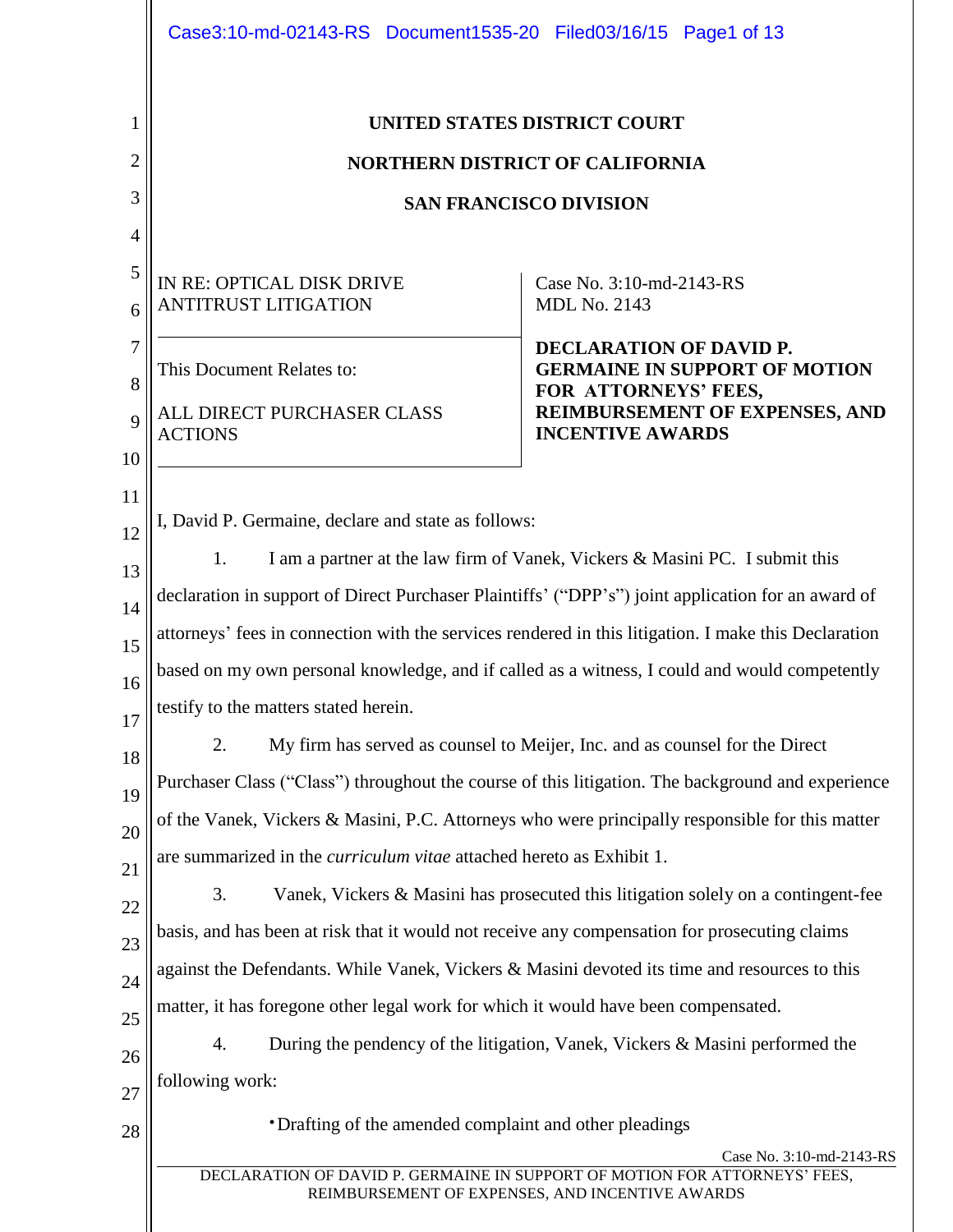| 1              | • Drafting and responding to discovery requests                                                                                           |  |  |  |  |
|----------------|-------------------------------------------------------------------------------------------------------------------------------------------|--|--|--|--|
| $\overline{2}$ | • Collecting, review, and preparation of document productions                                                                             |  |  |  |  |
| 3              | • Deposition preparation and defense, including the preparation and presentation of                                                       |  |  |  |  |
| 4              | a corporate designee for Meijer                                                                                                           |  |  |  |  |
| 5              | 5.<br>Attached hereto as Exhibit 2 is my firm's total hours and lodestar, computed at                                                     |  |  |  |  |
| 6              | historical rates, for the period of May 7, 2010 through December 31, 2014. This period reflects the                                       |  |  |  |  |
| 7              | time spent after the appointment of the Chairman of the Executive Committee for the DPPs (the                                             |  |  |  |  |
| 8              | "Chairman") in this litigation. The total number of hours spent by Vanek, Vickers & Masini                                                |  |  |  |  |
| 9              | during this period of time was 361.7 with a corresponding lodestar of \$171,862.00. This summary                                          |  |  |  |  |
| 10             | was prepared from contemporaneous, daily time records regularly prepared and maintained by my                                             |  |  |  |  |
| 11             | firm. The lodestar amount reflected in Exhibit 2 is for work assigned by the Chairman, and was                                            |  |  |  |  |
| 12             | performed by professional staff at my law firm for the benefit of the Class.                                                              |  |  |  |  |
| 13             | 6.<br>The hourly rates for the attorneys and professional support staff in my firm                                                        |  |  |  |  |
| 14             | included in Exhibit 2 are the usual and customary hourly rates charged by Vanek, Vickers &                                                |  |  |  |  |
| 15             | Masini.                                                                                                                                   |  |  |  |  |
| 16             | 7.<br>My firm has expended a total of \$4,344.30 in unreimbursed costs and expenses in                                                    |  |  |  |  |
| 17             | connection with the prosecution of this litigation. These costs and expenses are broken down in                                           |  |  |  |  |
| 18             | the chart attached hereto as Exhibit 3. They were incurred on behalf of Direct Purchaser Plaintiffs                                       |  |  |  |  |
| 19             | by my firm on a contingent basis, and have not been reimbursed. The expenses incurred in this                                             |  |  |  |  |
| 20             | action are reflected on the books and records of my firm. These books and records are prepared                                            |  |  |  |  |
| 21             | from expense vouchers, check records and other source materials and represent an accurate                                                 |  |  |  |  |
| 22             | recordation of the expenses incurred.                                                                                                     |  |  |  |  |
| 23             |                                                                                                                                           |  |  |  |  |
| 24             |                                                                                                                                           |  |  |  |  |
| 25             |                                                                                                                                           |  |  |  |  |
| 26             |                                                                                                                                           |  |  |  |  |
| 27             |                                                                                                                                           |  |  |  |  |
| 28             | Case No. 3:10-md-2143-RS                                                                                                                  |  |  |  |  |
|                | DECLARATION OF DAVID P. GERMAINE IN SUPPORT OF MOTION FOR AWARD OF ATTORNEYS' FEES<br>AND REIMBURSEMENT OF EXPENSES, AND INCENTIVE AWARDS |  |  |  |  |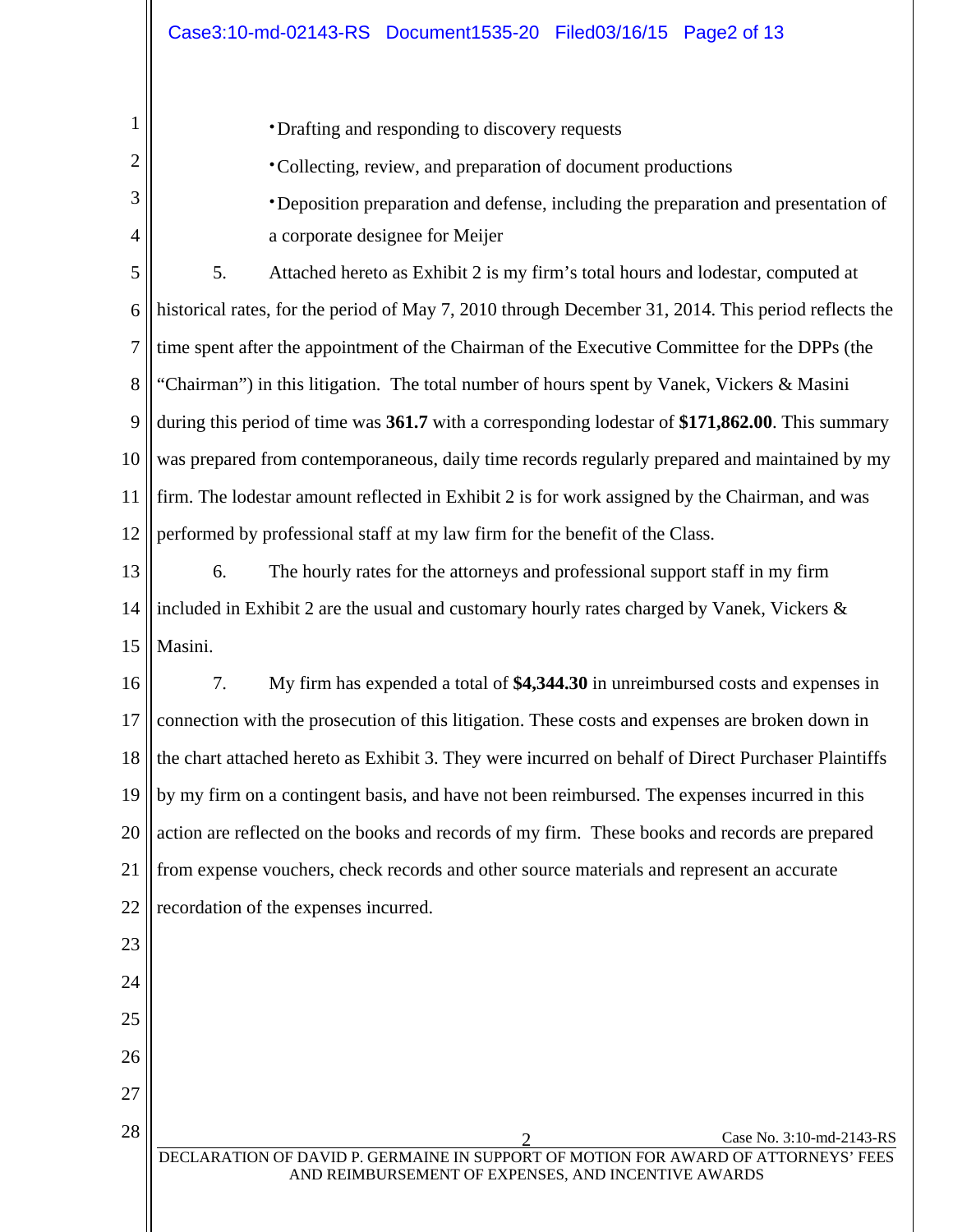#### Case3:10-md-02143-RS Document1535-20 Filed03/16/15 Page3 of 13

 $\mathbf 1$ 8. I have reviewed the time and expenses reported by my firm in this case which are  $\overline{2}$ included in this declaration, and I affirm that they are true and accurate. 

 $\overline{4}$ I declare under penalty of perjury under the laws of the United States of America that the foregoing is true and correct. Executed on thi $2.4$  day of  $\frac{\sqrt{2}}{2}$  day of  $\frac{\sqrt{2}}{2}$ , 2015 at Chicago, Illinois.  $\overline{7}$ **DAVID P. GERMAINE** Case No. 3:10-md-2143-RS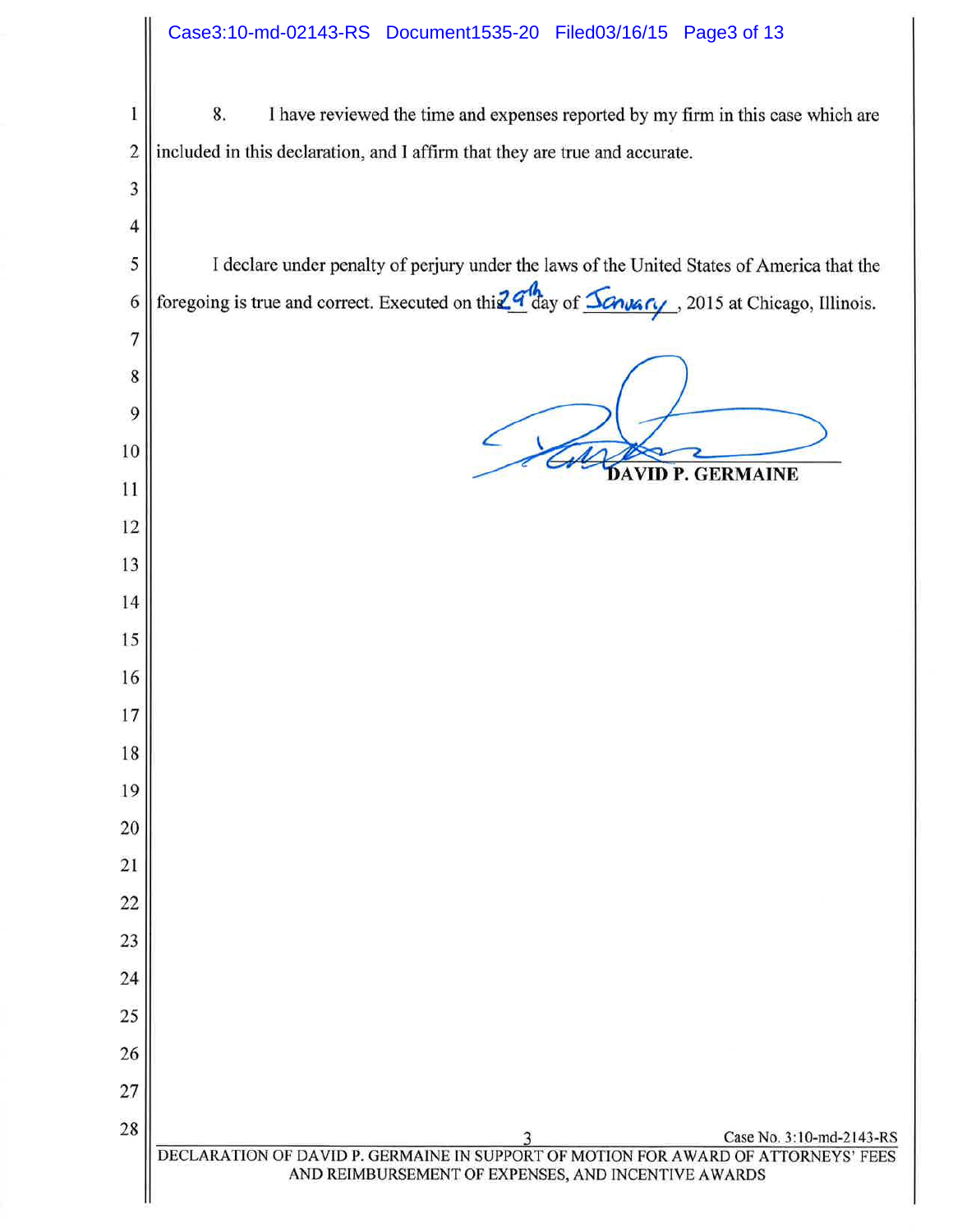Case3:10-md-02143-RS Document1535-20 Filed03/16/15 Page4 of 13

## **EXHIBIT 1**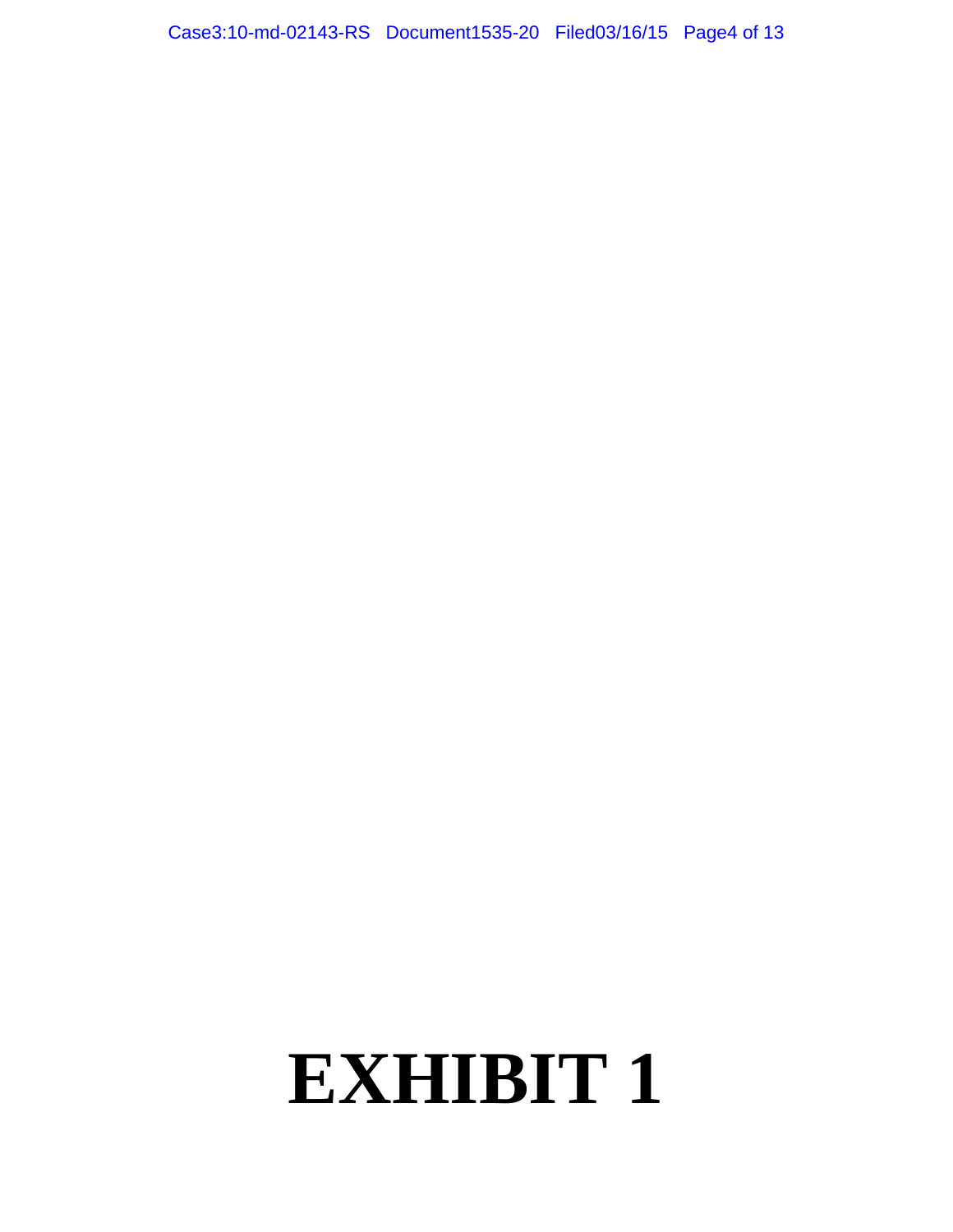#### In re: Optical Disk Drive (ODD) Antitrust Litigation VANEK, VICKERS & MASINI PC Principal Attorney Biographies

#### **JOSEPH M. VANEK**

Mr. Vanek has practiced in the field of commercial litigation for more than 25 years, with a particular focus in the fields of intellectual property and antitrust. In the antitrust arena, Mr. Vanek focuses on opt-out litigation by representing large corporate clients who have over paid for products or services as a result of an antitrust violation. Significant antitrust cases that Mr. Vanek has been involved with include:

- o *In re American Express Anti-Steering Rules Litigation,* which relates to a challenge by individual merchants against American Express challenging contractual restraints imposed on them related to a merchants ability to steer customers to less expensive forms of payment.
- o *In re Processed Eggs Antitrust Litigation,* which relates to a claim by individual merchants against egg producers for allegedly adopting and implementing a supply restriction agreement.
- o *In re Payment Card Interchange Fee and Merchant Discount Antitrust Litigation,* which was claim by individual merchants against Visa and MasterCard challenging contractual restraints imposed on them related to merchants ability to steer customers to less expensive forms of payment.
- o *In re Scouring Pad Litigation,* which related to horizontal price fixing conspiracy between the manufacturers of the SOS and Brillo branded products.
- o *In re Brand Name Prescription Drug Litigation,* which related to the manner prescription drug prices are set by pharmaceutical manufacturers.
- o *In re High Fructose Corn Syrup Litigation,* which concerned the pricing of a commonly used sweetener by ADM.
- o *In re Ovcon Litigation,* which concerned efforts by a pharmaceutical company to prevent the entry of a generic competitor.
- o *In re Remeron Litigation,* which concerned efforts by a pharmaceutical company to extend its patent monopoly and prevent the entry of generic competition in violation of the Sherman Act.
- o *In re Tricor Litigation,* which concerned efforts by a pharmaceutical company to extend its patent monopoly and prevent the entry of generic competition in violation of the Sherman Act.
- o *In re Children's Ibuprofen Litigation,* which related to controlling the supply of generic children's ibuprofen.
- o *In re Relafen Litigation,* which concerned efforts by a pharmaceutical company to extend its patent monopoly and prevent the entry of generic competition in violation of the Sherman Act.
- o *In re Transparent Tape Litigation,* which related to efforts by a manufacturer of transparent tape to control the private label market.
- o *In re Vitamin Litigation,* which related to a market wide price fixing conspiracy on basic vitamins used in the manufacture of food for human consumption.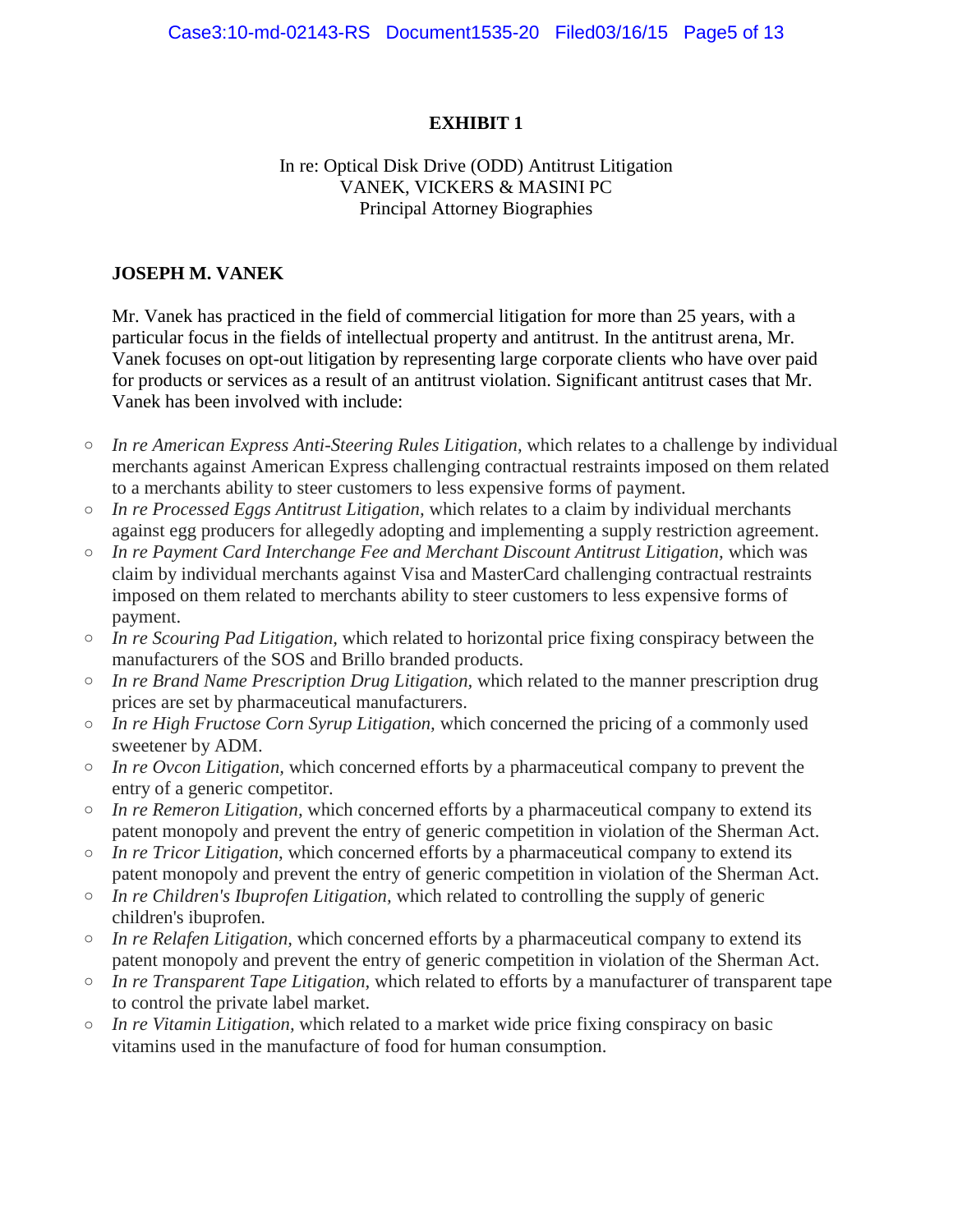Some of the clients that Mr. Vanek has represented within the area of intellectual property include:

- o Nissim Corp., who owns a patent portfolio central to the functions of DVD technology.
- o MedIdea, LLC who owns a patent portfolio related to orthopedic surgical tools and implants.
- o Hawaii Air Board, LLC who owns a patent related to the stand up inflatable paddle boards.
- o Allen Video, LLC who owns a patent portfolio related to the control of contrast in video projection systems.
- o Orbsak Corp., who owns a patent portfolio central to the function of digital television.
- o Global Gaming Technology, LLC, who owns a portfolio central to the digital control of reel type slot machines.
- o Premier International, LLC, who owns a patent portfolio used in the digital music industry, and
- o Rodesch Development, who developed a unique copyrighted video game that was infringed by many third parties.

Mr. Vanek also has considerable experience in the area of trademark law. In this regard, he has represented numerous clients in the domestic and worldwide clearance, selection and registration of trademarks. Mr. Vanek's trademark clients range from internationally renowned branding companies, entrepreneurial startups, and Fortune 100 companies, including the work related to the renaming of Philip Morris to Altria.

In the area of general commercial litigation, the following cases are representative of the matters Mr. Vanek has handled:

- o *In re Detroit Transportation Corp.,* relating to the city's effort to recover damages caused to the Detroit People Mover as a result of the controlled implosion of a building adjacent to its tracks.
- o *In re PPG Litigation,* relating to PPG's attempt to secure insurance coverage for the cost of remediating pollution that had accumulated for decades at PPG facilities throughout the world.
- o *In Re Carpet Cleaning Litigation,* relating to false advertising claims made by a large commercial cleaning service as to the need for additional stain resistant treatment of carpet products.

#### **EDUCATION**

Mr. Vanek earned his Juris Doctor degree from Boston College Law School in May, 1987 where he graduated with honors. Mr. Vanek received his Bachelor of Arts degree, Magna Cum Laude, from Creighton University in 1984.

#### **BAR AND COURT ADMISSIONS**

Upon graduating from law school, Mr. Vanek became a member of the bar in the State of Illinois and the Commonwealth of Massachusetts. Mr. Vanek is also admitted to practice before the Supreme Court of the United States, as well as the United States Court of Appeals for the Third, Fifth, Ninth, Federal Circuit and District of Columbia circuits; as well as the United States District Court for the Northern and Central Districts of Illinois, the Eastern District of Texas, the Eastern District of Wisconsin, the District of Columbia, and the Western District of Michigan. Mr. Vanek has also practiced in numerous other courts on a pro hac vice basis throughout the country.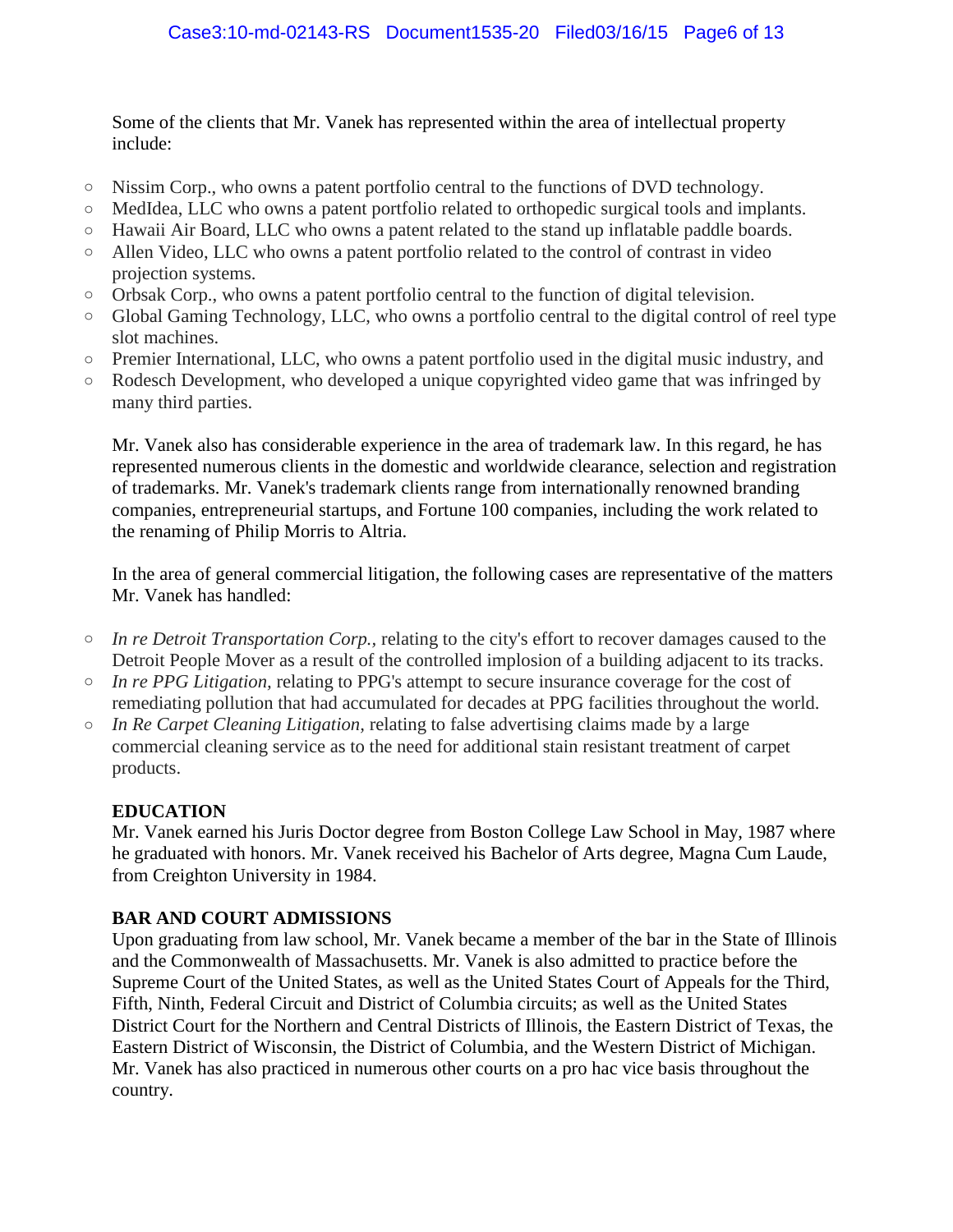#### **DAVID P. GERMAINE**

David Germaine concentrates his practice on complex commercial litigation and antitrust litigation, as well as intellectual property issues including trademark, patent, and copyright matters.

Mr. Germaine has successfully represented individual plaintiffs in a vast array of antitrust disputes in various industries, including pharmaceuticals, payment cards, electronics, and Capper-Volstead matters. He regularly manages complex commercial litigation matters on behalf of opt-out/individual plaintiffs and counsels clients on price fixing, tying, monopolization, and market allocations schemes. He represented several large retailers as part of *In re Payment Card Interchange Fee and Merchant Discount Antitrust Litigation*, the largest antitrust case in U.S. history.

In his intellectual property practice, Mr. Germaine works with clients—both domestically and internationally—to protect, evaluate, license, and litigate their intellectual property rights. He has conducted and analyzed thousands of potential trademarks and copyrights and has registered and maintained trademarks, copyrights, design marks, and domain names.

#### **REPRESENTATIVE EXPERIENCE**

*·In re American Express Anti-Steering Rules Antitrust Litigation*: Currently representing several large retailer plaintiffs who are challenging defendant American Express's merchant restraints as anti-competitive

*·In re Optical Disk Drive Products Antitrust Litigation*: Currently representing a large retailer plaintiff in a case alleging that Defendants agreed to control the price and supply of optical disk drives by exchanging information about prices and production plans

*·In re Mushroom Antitrust Litigation*: Currently representing a large retailer plaintiff in a case challenging Defendant mushroom growers for conspiring to remove certain farmland from mushroom production and agreeing to fix prices

*·In re Payment Card Interchange Fee and Merchant Discount Antitrust Litigation*: Represented several large retailers who challenged defendants Visa and MasterCard for restraining trade through a series of anticompetitive merchant rules. Currently represents various plaintiffs who have opted out of that settlement in their individual actions against Visa and MasterCard.

*·In re Cathode Ray (CRT) Antitrust Litigation:* Represented a large retailer plaintiff against several major consumer electronics companies for price fixing cathode ray tubes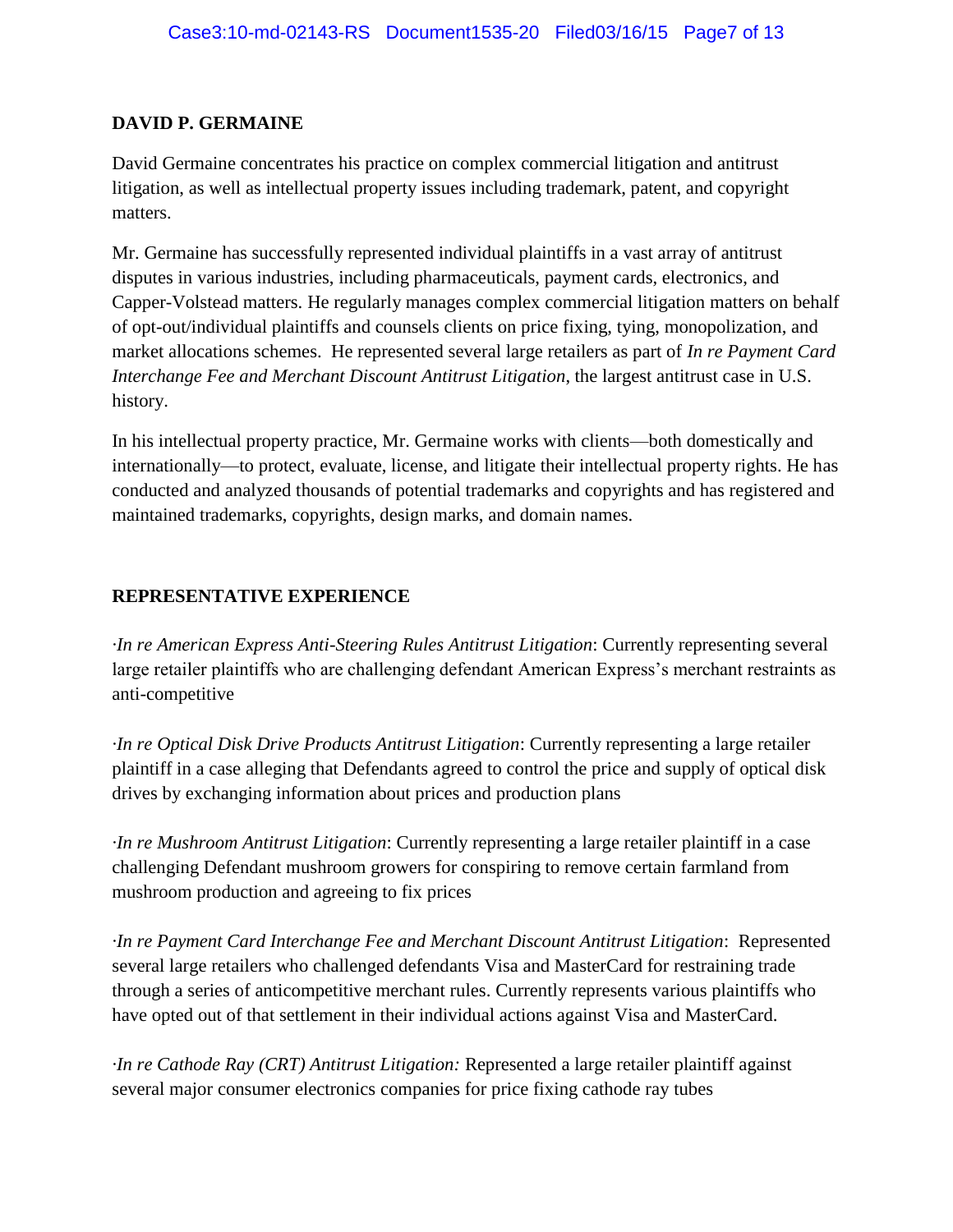#### Case3:10-md-02143-RS Document1535-20 Filed03/16/15 Page8 of 13

*·In re TFT-LCD (Flat Panel) Antitrust Litigation*: Represented a direct purchaser of liquid crystal display panels in its challenge against several electronics manufacturers who sought to control supply and fix prices

*·Meijer, Inc., et al. v. Abbott Laboratories*: Represented a large retailer plaintiff in its case against Abbott Laboratories for unlawful monopolization of the market for boosted protease inhibitors used in the treatment of HIV

*·In re Vitamins Antitrust Litigation*: Represented several large retailer plaintiffs in a case alleging a market-wide price fixing conspiracy on basic vitamins used for and in the manufacture of food for human consumption

*·In re Visa Check/MasterMoney Antitrust Litigation*: Represented large retailer plaintiffs challenging Visa and MasterCard for tying credit and debit card products under the "Honor All Cards Rule"

*·In re Transparent Tape Litigation*: Represented a large retailer plaintiff in a case alleging that a manufacturer of transparent tape attempted to control the private label market through bundled discounts

*In re Children's Ibuprofen Oral Suspension Antitrust Litigation: Represented a large retailer* plaintiff in its challenge against various manufacturers of children's ibuprofen for agreeing not to compete

*·In re Ovcon Litigation*: Represented a large retailer plaintiff in challenging a pharmaceutical company that prevented the entry of a generic competitor

*·In re Remeron Litigation*: Represented a large retailer plaintiff in challenging efforts by a pharmaceutical company to extend its patent monopoly and prevent the entry of generic competition

*·In re Tricor Litigation*: Represented a large retailer plaintiff alleging that a pharmaceutical company had extended its patent monopoly and prevented the entry of generic competition in violation of Sections 1 and 2 of the Sherman Act

#### **ADMISSIONS**

- *·* Bar of Illinois
- *·* United States Court of Appeals for the Federal Circuit
- *·* United States District Court for the Northern District of Illinois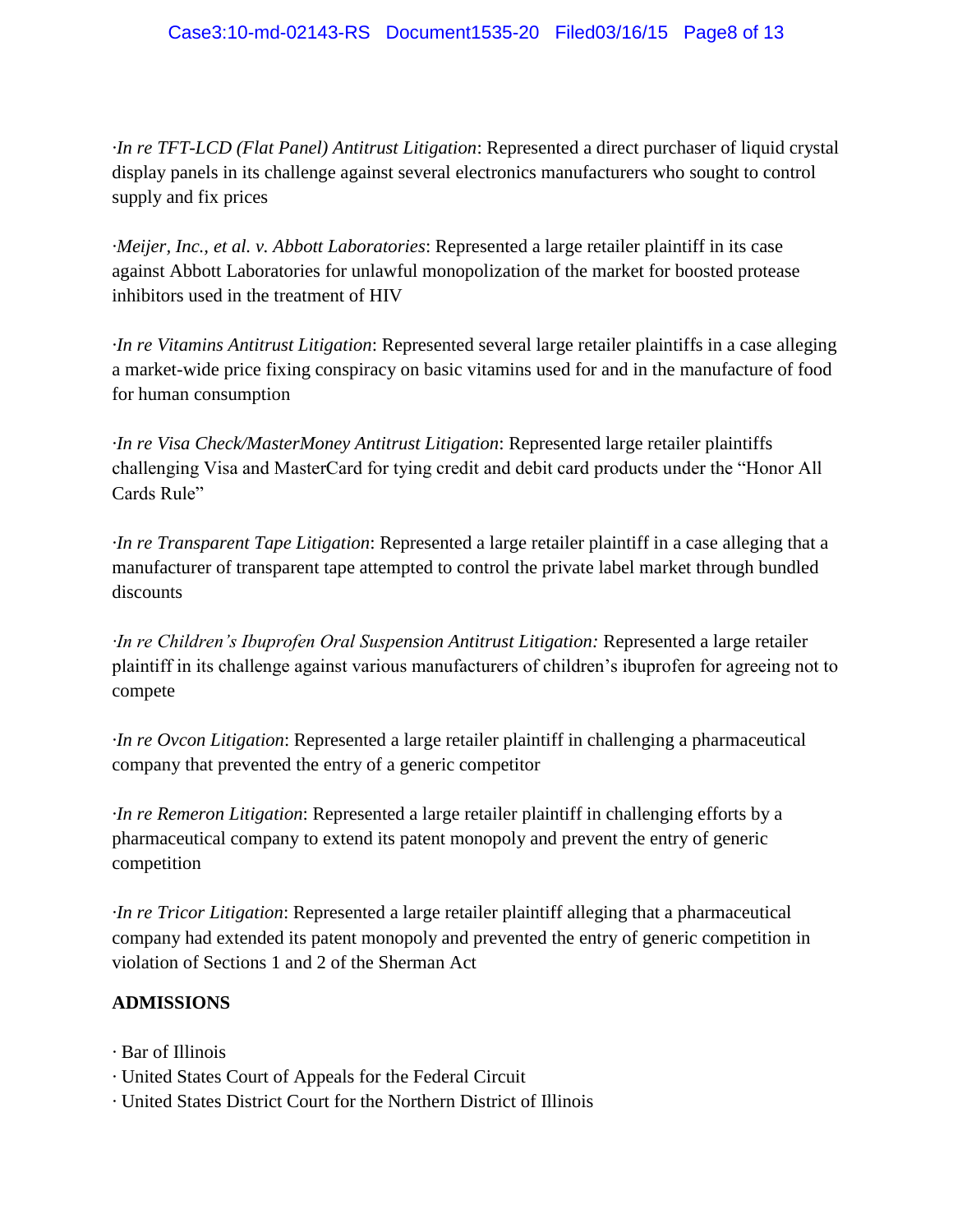### **EDUCATION**

- *·* J.D., DePaul University College of Law, 2001
- *·* B.A., John Carroll University, 1997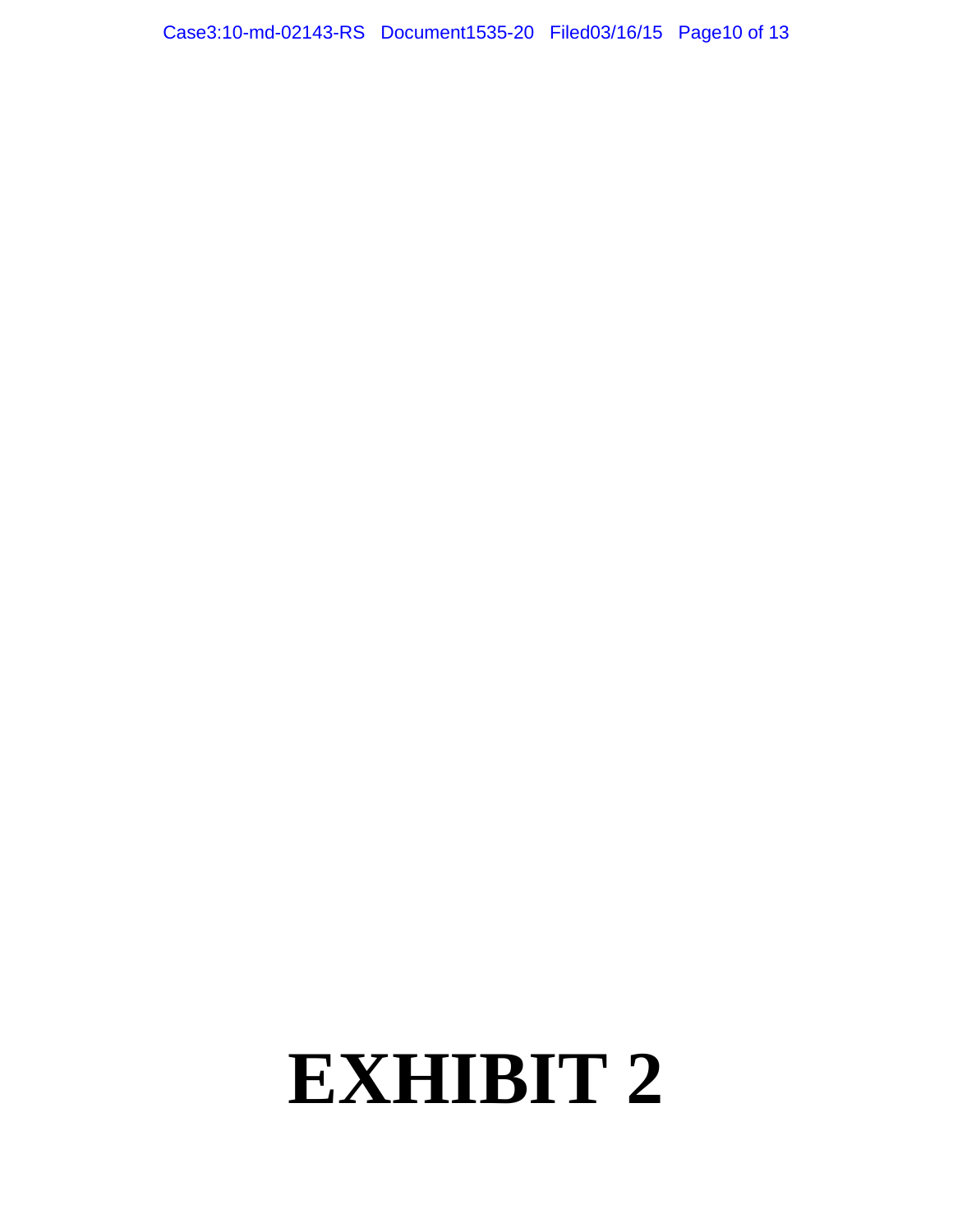#### *In re Optical Disk Drive Antitrust Litigation*, Case No. 3:10-md-2143-RS **Vanek, Vickers & Masini PC** Reported Hours and Lodestar May 7, 2010 through December 31, 2014

#### **TIME REPORT**

| <b>NAME</b>                  | <b>TOTAL</b><br><b>HOURS</b> | <b>HOURLY</b><br><b>RATE</b> | <b>LODESTAR</b> |  |  |  |
|------------------------------|------------------------------|------------------------------|-----------------|--|--|--|
| <b>ATTORNEYS</b>             |                              |                              |                 |  |  |  |
| Joseph M. Vanek (P)          | 22.8                         | \$700                        | \$15,960.00     |  |  |  |
| Scott Ruksakiati (P)         | 54.1                         | \$350                        | \$18,935.00     |  |  |  |
|                              | 3.0                          | \$645                        | \$1,935.00      |  |  |  |
| David Germaine (P)           | 108.8                        | \$645                        | \$70,176.00     |  |  |  |
| Alberto Rodriguez (A)        | 81.5                         | \$475                        | \$38,712.50     |  |  |  |
| John Bjork (A)               | 25.8                         | \$350                        | \$9,030.00      |  |  |  |
|                              | 18.1                         | \$425                        | \$7,692.50      |  |  |  |
| Alexandra Johnson (A)        | 2.1                          | \$425                        | \$892.50        |  |  |  |
|                              |                              |                              |                 |  |  |  |
|                              |                              |                              |                 |  |  |  |
|                              |                              |                              |                 |  |  |  |
|                              |                              |                              |                 |  |  |  |
| NON-ATTORNEYS                |                              |                              |                 |  |  |  |
| Chelsey Parrott-Sheffer (PL) | 38.1                         | \$185                        | \$7,048.50      |  |  |  |
|                              |                              | [historical                  |                 |  |  |  |
|                              |                              | rate 1]                      |                 |  |  |  |
|                              | 7.4                          | \$200                        | \$1,480.00      |  |  |  |
|                              |                              | [historical                  |                 |  |  |  |
|                              |                              | rate 2]                      |                 |  |  |  |
|                              |                              |                              |                 |  |  |  |
|                              |                              |                              |                 |  |  |  |
|                              |                              |                              |                 |  |  |  |
|                              |                              |                              |                 |  |  |  |
|                              |                              |                              |                 |  |  |  |
|                              |                              |                              |                 |  |  |  |
| <b>TOTAL:</b>                | 361.7                        |                              | \$171,862.00    |  |  |  |

(P) Partner

(OC) Of Counsel

(A) Associate

(PL) Paralegal

(LC) Law Clerk